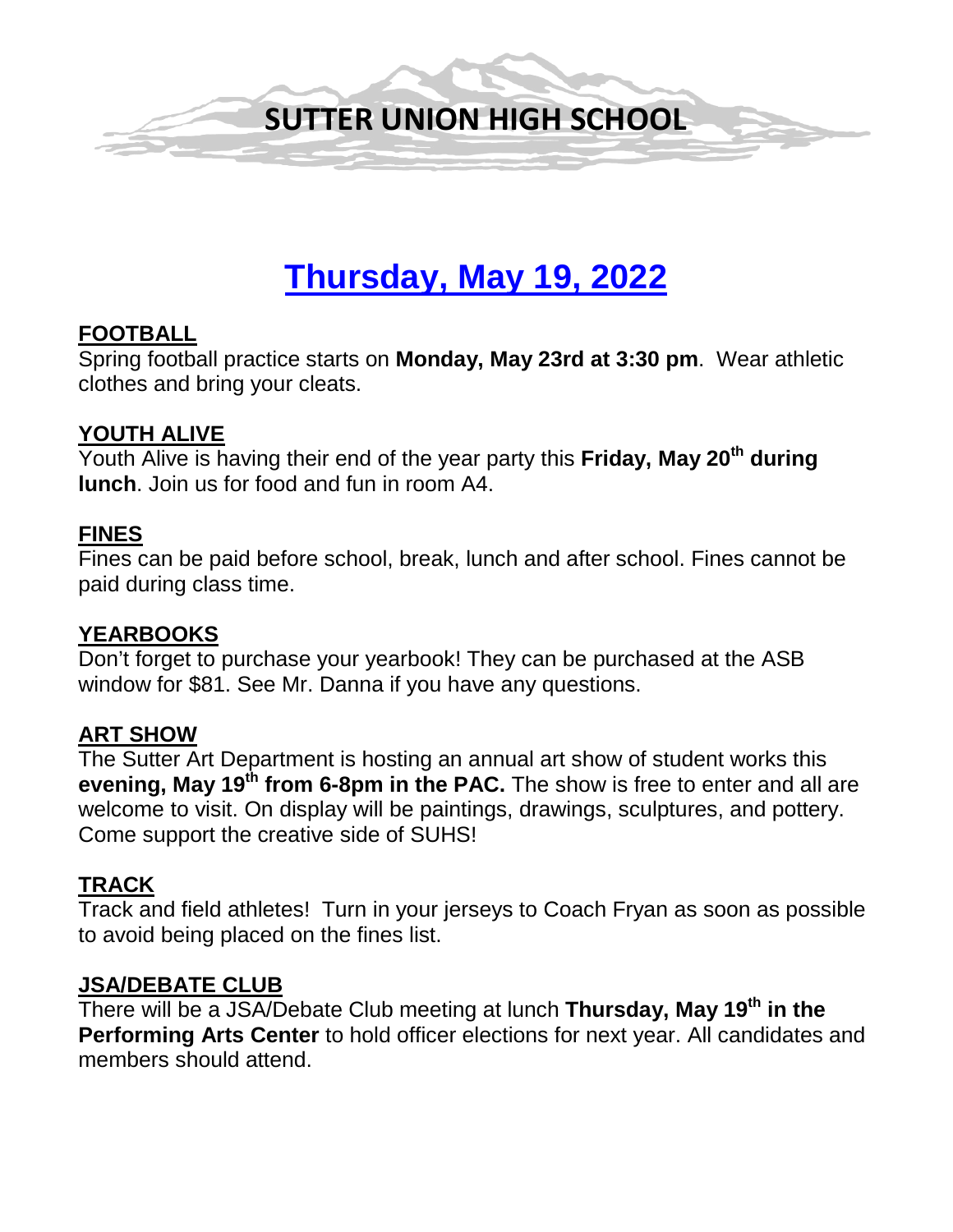

#### **YUBA COUNTY SHERIFF'S DEPARTMENT**

Any students that are interested in applying for the Yuba County Sheriff's Department should in with the Counseling Department. All interested applicants must meet these minimum qualifications:

- Must be 16-21 years old at the time of application.
- Cadets must possess a high school diploma, or GED equivalent, or be currently enrolled in high school. Cadets currently enrolled in high school or college must maintain a minimum 2.0 GPA.
- Cadets must be in good physical condition.
- Cadets must conform to the high ethical standards of the law enforcement profession. Cadets may not have a prior felony conviction.
- Cadets must donate a minimum of 16 hours each month. They are expected to attend monthly meetings and training.

# **SENIORS**

#### **YUBA COLLEGE**

High School students who wish to take classes through Yuba College in the **Summer/Fall of 2022** need to complete and submit a Summer of Fall 2022 online application; this step is mandatory.

Students will then complete and sign a High School Recommendation Form that needs to be email **(from the student's COLLEGE EMAIL ACCOUNT)** to [YCAdmissions@ycce.edu](mailto:YCAdmissions@ycce.edu) for processing. Forms turned in between **April 18th and May 19th by 5:00 p.m.** will be pre-coded to be able to register starting on **Monday, May 23rd.**

• **PLEASE NOTE:** The schedule of classes for both summer and fall are now viewable online via the Yuba College website. The direct link to this page is <https://yc.yccd.edu/admissions/courses/>

Need help with your Yuba College application? Have Dual Enrollment college questions? Want to know if this is the program for you? Just drop by one of the **Yuba College Dual Enrollment Lunch Time Workshops**! Get oneon-one assistance with the Dual Enrollment application process.